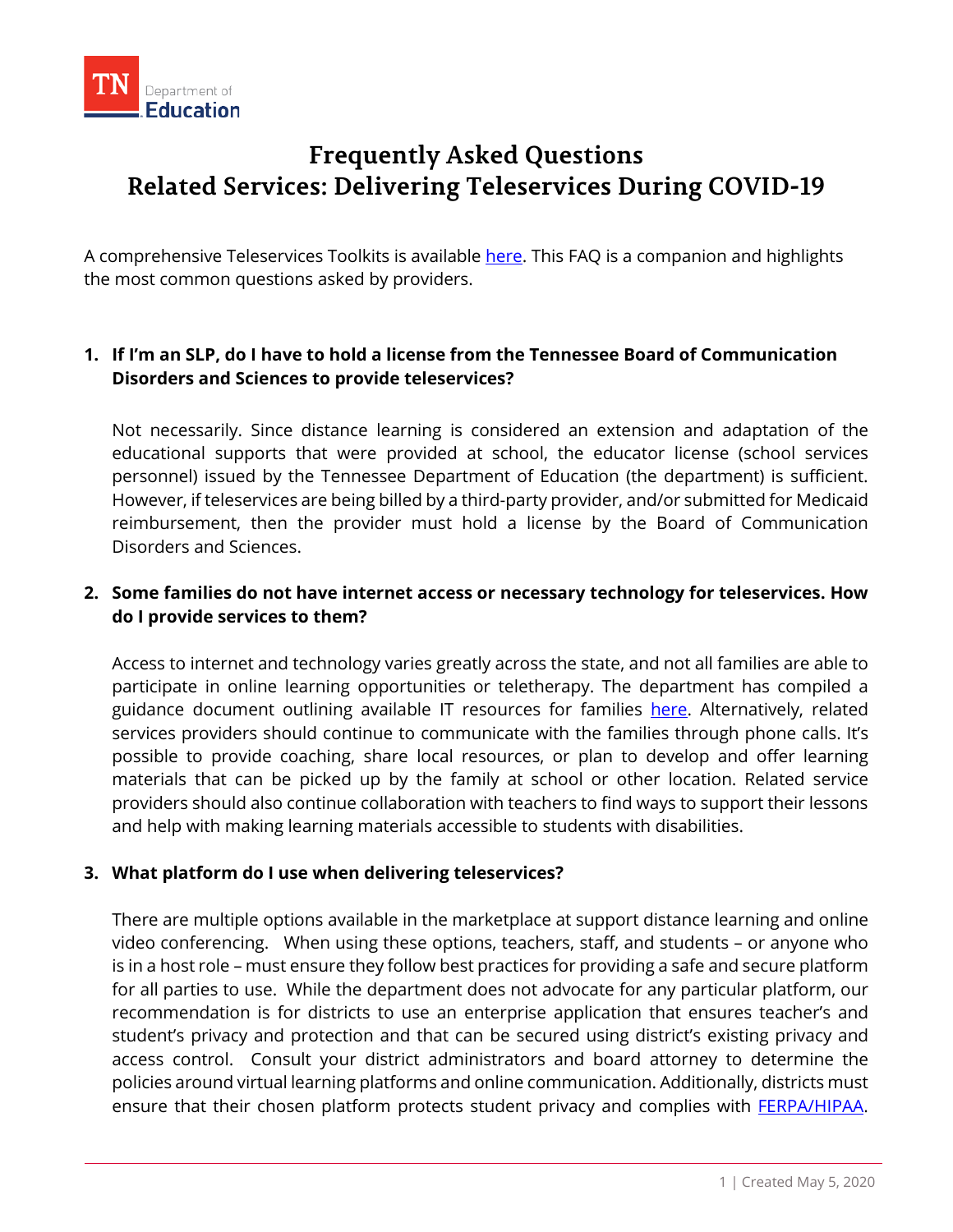

More information can be found [here](https://www.tn.gov/education/district-technology/best-practices-for-video-conferencing.html) and [here](https://studentprivacy.ed.gov/sites/default/files/resource_document/file/FERPAandVirtualLearning.pdf)**.**

## **4. Am I required to obtain parental consent prior to engaging in teleservices?**

Districts must assess whether parental consent is required prior to the provision of telehealth services to students. Please reference the [TeleIservices Toolikit](https://www.tn.gov/content/dam/tn/education/health-&-safety/Teleservices%20Toolkit.pdf) to read further explanations of FERPA requirements and potential exceptions to schools. It is, however, always important that parents understand your district's policies and practices regarding teleservices, the type of services the student will receive virtually, and how you will protect confidential student information. Families and guardians should be informed of any service or distance learning opportunity being made available to their child, and they have the right to decline these services.

## **5. I have never delivered teletherapy. Where do I begin learning to do this?**

These are unpresented times and both providers and families are having to adapt quickly. While it is easy to become overwhelmed by the *how*, it is more important to keep the *what* at the forefront. As a provider, the delivery may look differently, but the purpose of the service hasn't changed. Identify if the student's needs or skills have changed or if the family has new priorities; from there determined if intervention can be delivered directly (online) with the student, or if coaching and consultation are more appropriate. Additionally, providers should also check with their professional associations and licensing board for specific requirements.

# **6. If I'm not able to access my school materials for lessons/therapy, what am I supposed to use when delivering teleservices to students?**

Therapy will likely look very different under the current circumstances, and providers and families will be adjusting to a model that does not exactly mirror face-to-face therapy. The home and school dynamics have changed and therefore the needs of the students and family may also have changed. Providers may find that coaching and consultative supports are just as valuable to the family as direct instruction with their child. Prior to planning a session, it's important to communicate with caregivers to understand the current struggles and observations at home with regard to their child's needs; use that information to guide therapy services and resources.

#### **7. How do I complete assessments virtually?**

Consider the purpose of the assessment. If the team is conducting an initial evaluation for special education eligibility, reference the department's School Closures and Special Education: [Guidance on Services to Students with Disabilities](https://www.tn.gov/content/dam/tn/education/health-&-safety/SPED%20Guidance%20COVID_TN%20Final.pdf) and Guidance on Initial Evaluations per State Board of Education Emergency Rule. For re-evaluations due during a school closing, teams should complete the reevaluation as soon as possible upon return. For re-evaluations due while